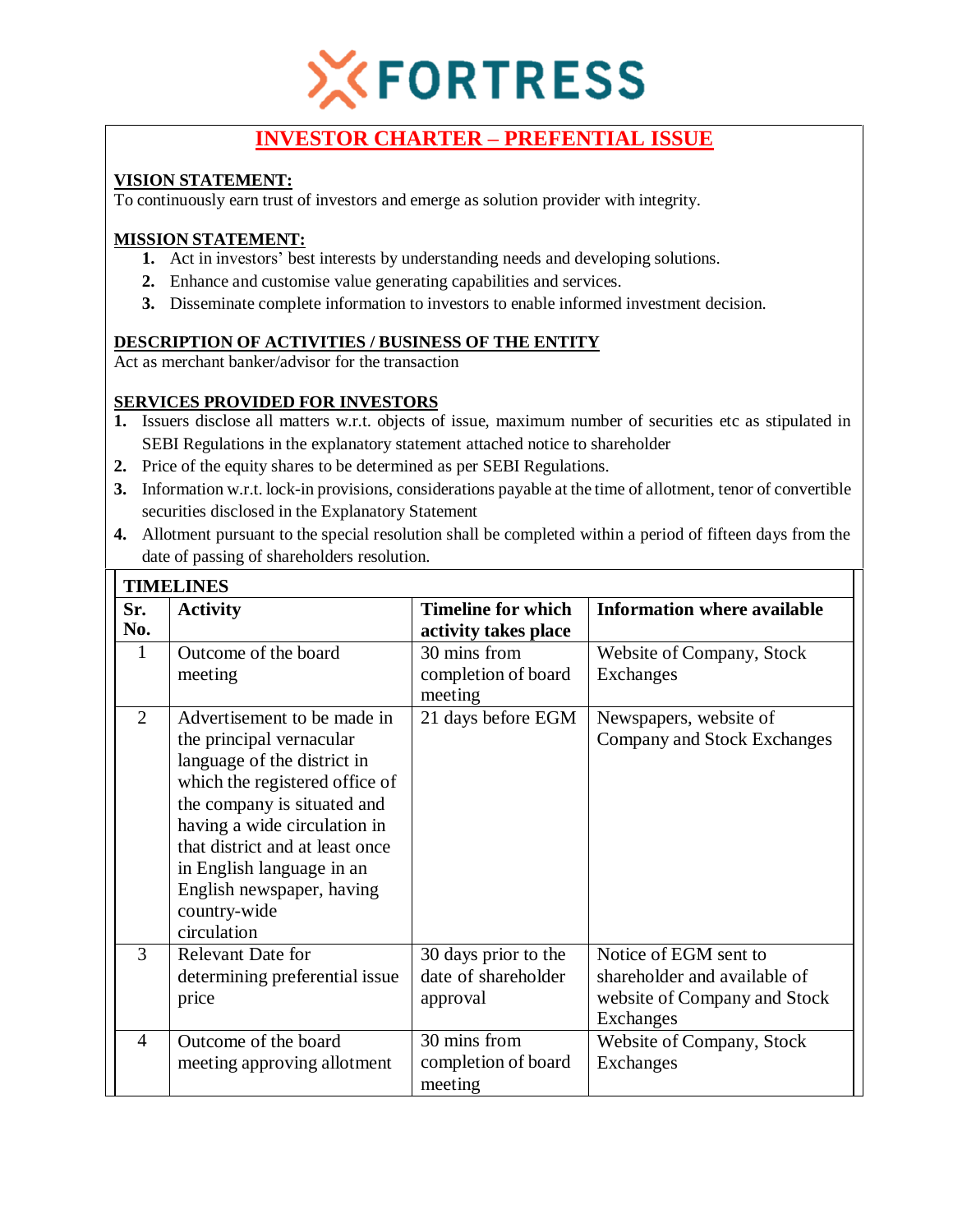

|  | Allotment of Equity shares | within 15 days | Intimation will be sent to all |  |
|--|----------------------------|----------------|--------------------------------|--|
|  |                            |                | Investors                      |  |

### **RIGHTS OF INVESTORS**

- **1.** Receive the notice and the explanatory statement with the required details about the proposed preferential issue
- **2.** Right to seek clarification in accordance with the grievance redressal mechanism policy of the company
- **3.** Such other rights, as may be available to a shareholder of a listed public company under the Companies Act, the Listing Regulations and the AoA of the Company and other applicable laws

#### **DO's and DON'Ts FOR INVESTORS**

- **1.** Provide correct and factual details as requested by the Issuer for compliance with requirements under Companies, Act, 2013, SEBI ICDR and other relevant rules and regulations.
- **2.** Pay full consideration at the time of allotment in case of equity shares. In case of warrants, pay at least 25% of the consideration at the time of allotment
- **3.** Not delay in making the payments.
- **4.** Ensure that payment is done only from the allottee's bank account.

## **INVESTOR GRIEVANCE REDRESSAL MECHANISM AND HOW TO ACCESS IT**

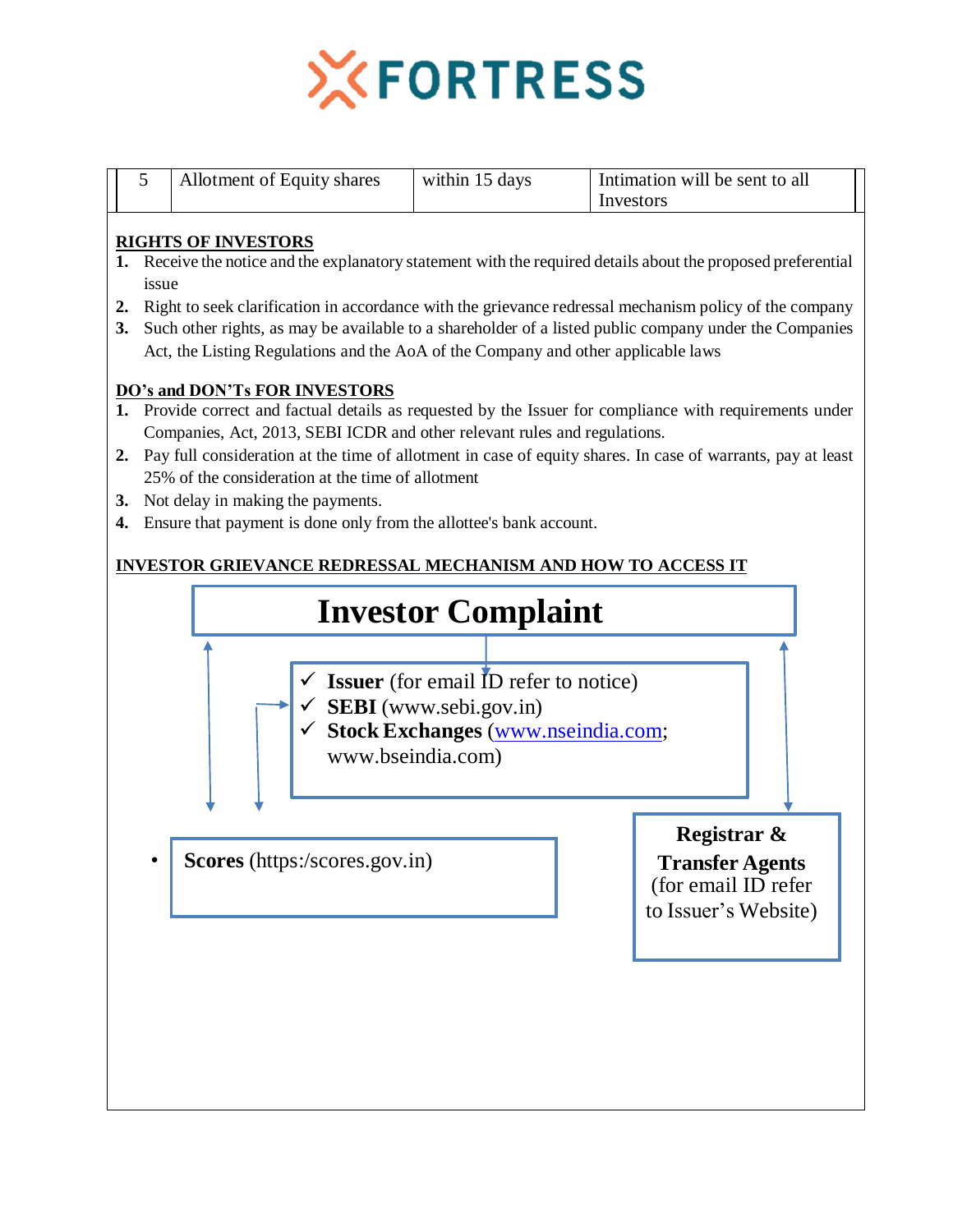

#### **TIMELINES FOR RESOLUTION OF INVESTOR GRIEVANCES - PREFERENTIAL ISSUE**

| Sr. No | <b>Activity</b>                                                                                                                                       | No. of calendar days   |
|--------|-------------------------------------------------------------------------------------------------------------------------------------------------------|------------------------|
| 1      | Investor grievance received by the Issuer and/or the RTA                                                                                              | т                      |
| 2      | The Issuer and/or the RTA to respond to the investor with an<br>acceptable reply                                                                      | $T+10$                 |
| 3      | The Issuer and/or the RTA and the investor shall exchange<br>between themselves additional information related to the<br>grievance, wherever required | Between $T$ and $T+10$ |
| 4      | In case any further coordination / information is required by Issuer<br>/ RTA, final response to the investor should be sent                          | Up to $T+20$           |
| 5      | Best efforts will be undertaken by Merchant bank to respond to the grievance within<br>$T + 30$                                                       |                        |

**Note:**

#### **It is not mandatory for the Issuer to appoint a Merchant Banker or any other entity as Advisor or Arranger for the Preferential Issue and even if appointed, they are NOT involved in the entire processof Issuance. Hence the Investors will have to take up their grievance/s directly with the Company AND /OR RTAs.**

#### **Nature of investor grievance for which the aforesaid timeline is applicable**

- **1.** Delay in refunds, if any
- **2.** Non-receipt of notice or other relevant communication
- **3.** Non receipt of securities in demat account
- **4.** Any other grievance as may be informed from time to time

#### **Mode of receipt of investor grievance**

The following modes of receipt will be considered valid for processing the grievances in the timelines discussed above

- **1.** Letter from the investor addressed to the merchant bank at its address mentioned in any relevant communication, detailing nature of grievance, details of application, details of bank account, date of application etc
- **2.** E-mail from the investor addressed to the merchant bank at its e-mail address mentioned in the in the notice or any other relevant communication, detailing nature of grievance, details of application, detailsof bank account, date of application etc
- **3.** On SEBI Complaints Redress System (SCORES) platform.

## **Nature of enquiries for which the Merchant bank/Advisor/ Arranger shall endeavour to resolve such enquiries/ queries promptly during the issue period.**

- **1.** Process for applying in the issue and making payments
- **2.** Terms of the issue, pricing, allotment methodology, issue period, date of allotment, date of listing
- **3.** Any other query of similar nature